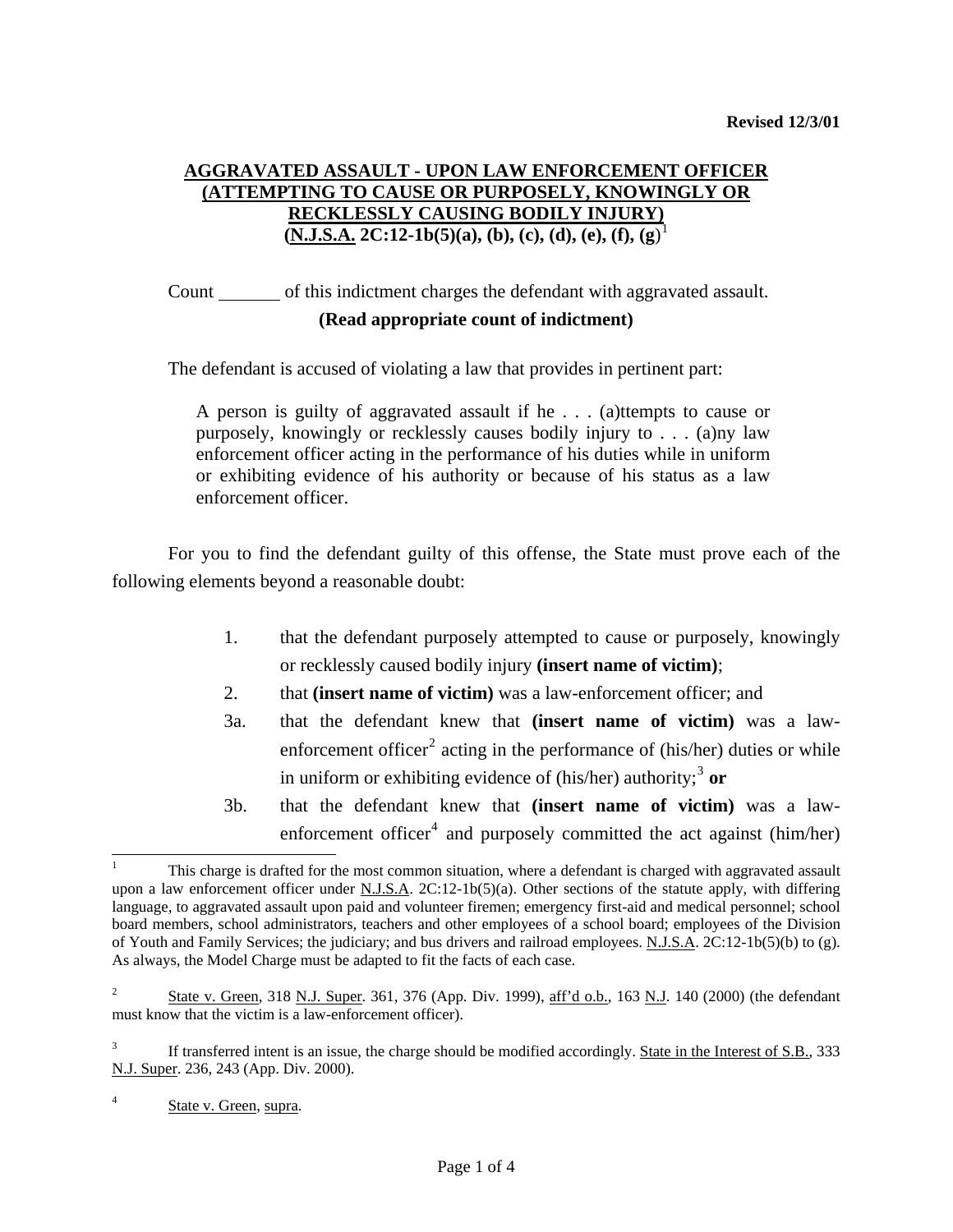because of (his/her) status as a law-enforcement officer.

 The first element that the State must prove beyond a reasonable doubt is that the defendant purposely attempted to cause or purposely, knowingly or recklessly caused bodily injury to **(insert name of victim)**.

## **(If appropriate, use the model charge on Attempt)**.

Bodily injury means physical pain, illness or any impairment of physical condition.<sup>[5](#page-0-4)</sup>

 A person acts purposely with respect to the nature of his/her conduct or a result thereof if it is a person's conscious object to engage in conduct of that nature or to cause such a result. A person acts purposely with respect to attendant circumstances if a person is aware of the existence of such circumstances or a person believes or hopes that they exist. One can be deemed to be acting purposely if one acts with design, with a purpose, with a particular object, if one really means to do what he/she does.<sup>[6](#page-1-0)</sup>

 A person acts knowingly with respect to the nature of his/her conduct or the attendant circumstances if a person is aware that his/her conduct is of that nature, or that such circumstances exist or a person is aware of a high probability of their existence. A person acts knowingly with respect to a result of his/her conduct if a person is aware that it is practically certain that his/her conduct will cause such a result. One is said to act knowingly if one acts with knowledge, if one acts consciously, if he/she comprehends his/her acts.<sup>[7](#page-1-1)</sup>

 A person acts recklessly with respect to a material element of an offense, such as the infliction of serious bodily injury, if he/she consciously disregards a substantial and unjustifiable risk that the material element exists or will result from his/her conduct. The risk must be of such a nature and degree that, considering the nature and purpose of the actor's conduct and the circumstances known to the actor, its disregard involves a gross deviation from the standard of

<span id="page-1-2"></span> 5 N.J.S.A. 2C:11-1a.

<span id="page-1-0"></span><sup>6</sup> N.J.S.A. 2C:2-2b(1).

<span id="page-1-1"></span><sup>7</sup> N.J.S.A. 2C:2-2b(2)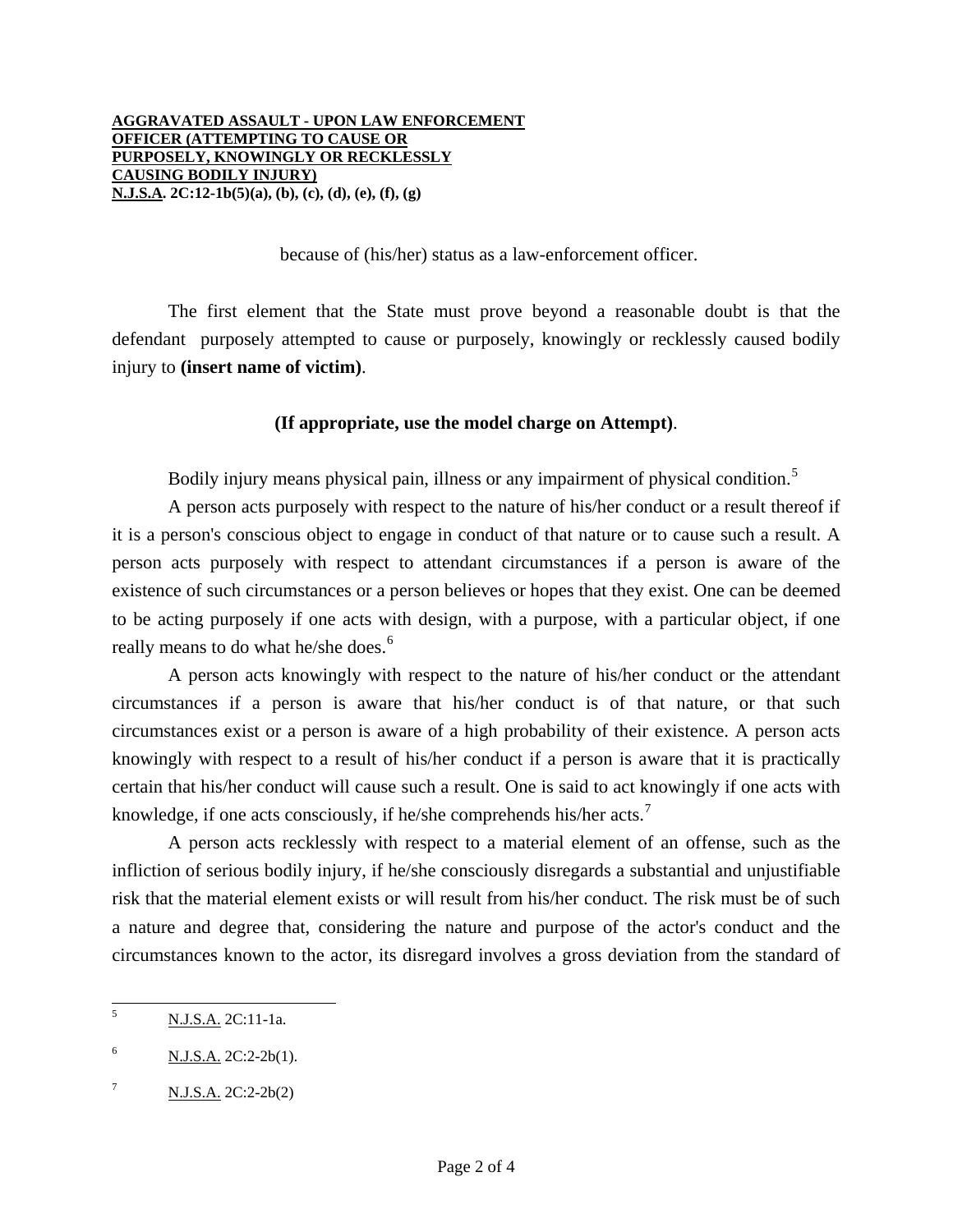## **AGGRAVATED ASSAULT - UPON LAW ENFORCEMENT OFFICER (ATTEMPTING TO CAUSE OR PURPOSELY, KNOWINGLY OR RECKLESSLY CAUSING BODILY INJURY) N.J.S.A. 2C:12-1b(5)(a), (b), (c), (d), (e), (f), (g)**

conduct that a reasonable person would observe in the actor's situation. One is said to act recklessly if one acts with recklessness, with scorn for the consequences, heedlessly or in a foolhardy manner.<sup>[8](#page-1-2)</sup>

 Purpose, knowledge and recklessness are conditions of the mind that cannot be seen and that can often be determined only from inferences from conduct, words or acts. It is not necessary for the State to produce a witness to testify that the defendant stated that he/she acted with a particular state of mind. It is within your power to find that proof of purpose, knowledge or recklessness has been furnished beyond a reasonable doubt by inferences that may arise from the nature of the acts and circumstances surrounding the conduct in question.

 For you to find that the defendant caused bodily injury to **(insert name of victim)**, the State must prove beyond a reasonable doubt that (he/she) would not have been injured but for the defendant's conduct.<sup>[9](#page-2-0)</sup>

 The second element that the State must prove beyond a reasonable doubt is that **(insert name of victim**) was a law-enforcement officer.

 A law-enforcement officer is any person who is employed as a permanent full-time member of any State, county or municipal law-enforcement agency, department or division of those governments and who is statutorily empowered to act for the detection, investigation, arrest, conviction, detention or rehabilitation of persons violating the criminal laws of this state.<sup>[10](#page-2-1)</sup>

The third element that the State must prove beyond a reasonable doubt is:

 a. that the defendant knew that **(insert name of victim)** was a law-enforcement officer acting in the performance of (his/her) duties or while in uniform or exhibiting evidence of (his/her) authority; **or** 

 b. that the defendant knew that **(insert name of victim)** was a law-enforcement officer and purposely committed the act against (him/her) because of (his/her) status as a lawenforcement officer.

Earlier, I defined for you the relevant states of mind and those definitions apply with

 $\overline{a}$ 

<span id="page-2-1"></span> $^{10}$  N.J.S.A. 40A:14-152.2.

<sup>8</sup> N.J.S.A. 2C:2-2b(3).

<span id="page-2-0"></span><sup>9</sup> N.J.S.A. 2C:2-3a(1). If causation is contested, a fuller explanation of causation may be needed. N.J.S.A. 2C:2-3.